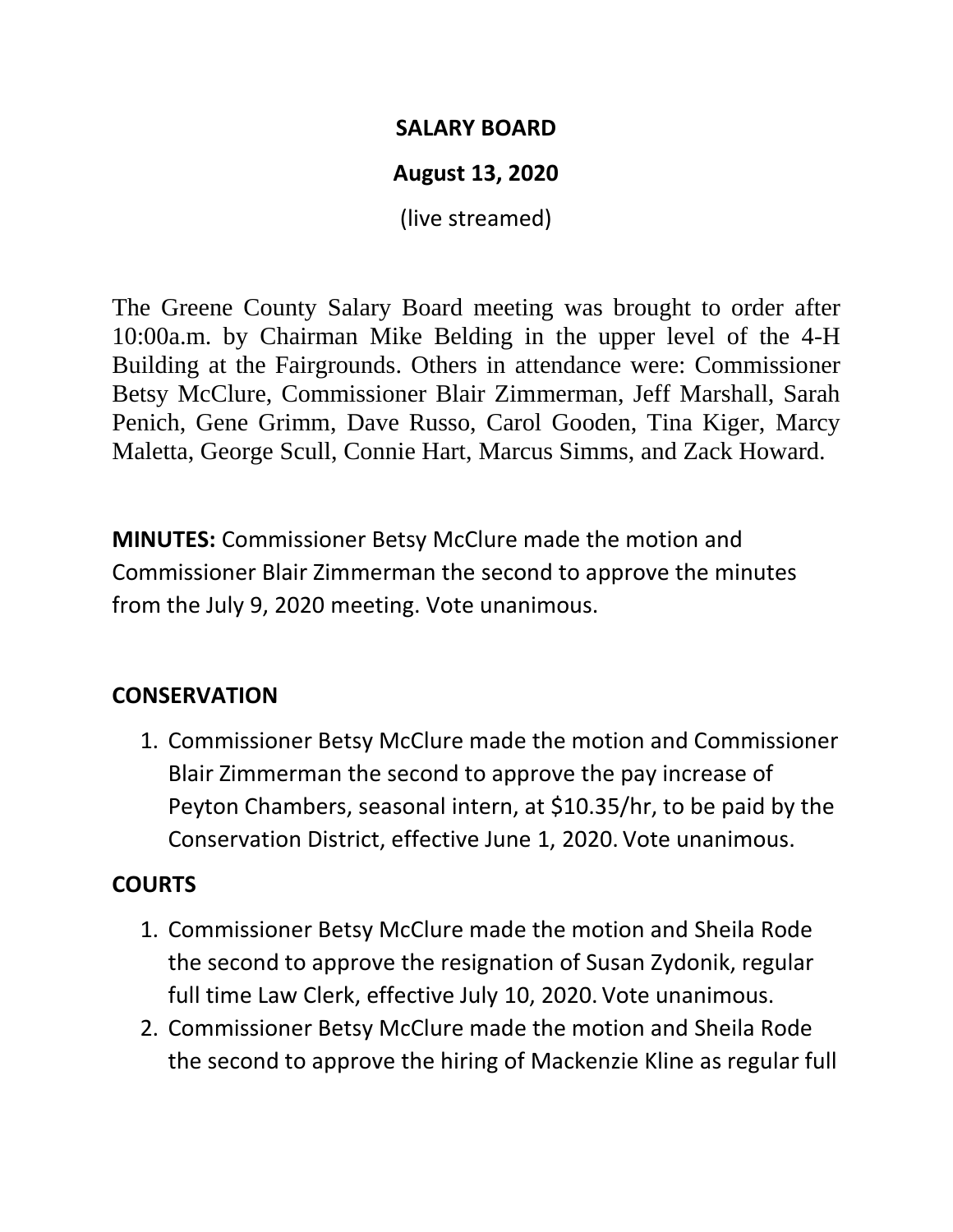time Law Clerk, at \$36,500/yr (MG PG 6 Exempt) effective July 13, 2020. Vote unanimous.

# **CYS**

- 1. Commissioner Betsy McClure made the motion and Commissioner Blair Zimmerman the second to approve the hiring of Brandon Thompson as regular full time Caseworker 1, at \$18.80/hr (UMWA HS/CYS) effective July 27, 2020. Vote unanimous.
- 2. Commissioner Betsy McClure made the motion and Commissioner Blair Zimmerman the second to approve the hiring of Whitney Davis as regular full time Caseworker I, at \$18.80/hr (UMWA HS/CYS) effective August 3, 2020. Vote unanimous.

#### **DOMESTIC RELATIONS**

1. Commissioner Betsy McClure made the motion and Sheila Rode the second to approve the reclassification of Megan Goodwin to regular full time Intake Officer II, at \$21.26/hr (UMWA Courts) effective July 2, 2020. Vote unanimous.

#### **ELECTIONS**

- 1. Commissioner Betsy McClure made the motion and Commissioner Blair Zimmerman the second to approve creating the position of Elections Manager, Department of Elections and Voter Registration effective July 13, 2020. Vote unanimous.
- 2. Commissioner Betsy McClure made the motion and Commissioner Blair Zimmerman the second to approve the transfer of Tina Kiger to regular full time Elections Manager, Department of Elections and Voter Registration at \$45,250.78 effective July 13, 2020. Vote unanimous.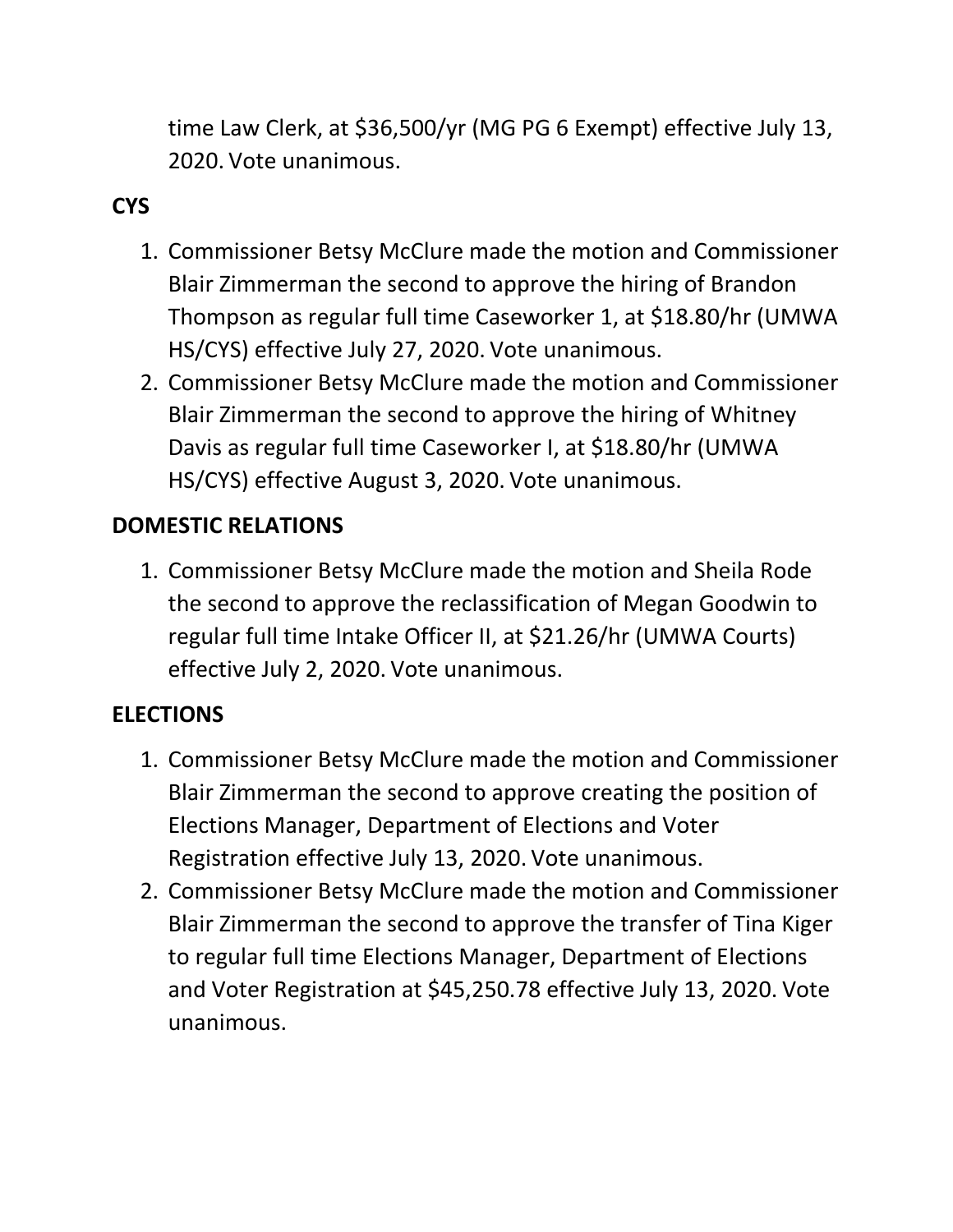#### **HUMAN SERVICES**

- 1. Commissioner Betsy McClure made the motion and Commissioner Blair Zimmerman the second to approve the resignation of Terry Hoyle, regular full time BSU Coordinator II, effective July 14, 2020. Vote unanimous.
- 2. Commissioner Betsy McClure made the motion and Commissioner Blair Zimmerman the second to approve the reclassification of Joshua Jackson to regular full time Caseworker II, at \$21.24/hr (UMWA HS/CYS) effective July 9, 2020. Vote unanimous.

#### **JAIL**

- 1. Commissioner Betsy McClure made the motion and Commissioner Blair Zimmerman the second to approve the retirement of Lisa Caltuna, Corrections Officer, effective July 31, 2020. Pay all applicable leave balances including sick time at \$50/day and \$5,000 severance. Vote unanimous.
- 2. Commissioner Betsy McClure made the motion and Commissioner Blair Zimmerman the second to approve the hiring of Charity Bennett as casual Corrections Officer, at \$12.77/hr effective July 20, 2020. Vote unanimous.
- 3. Commissioner Betsy McClure made the motion and Commissioner Blair Zimmerman the second to approve the retirement of Sue Ellen Ruffner, Corrections Officer, effective August 15, 2020. Pay all applicable leave balances including sick time at \$50/day and \$5,000 severance. Vote unanimous.

#### **PARKS AND RECREATION**

1. Commissioner Betsy McClure made the motion and Commissioner Blair Zimmerman the second to approve Consider approving the reclassification of the below seasonal employees to Head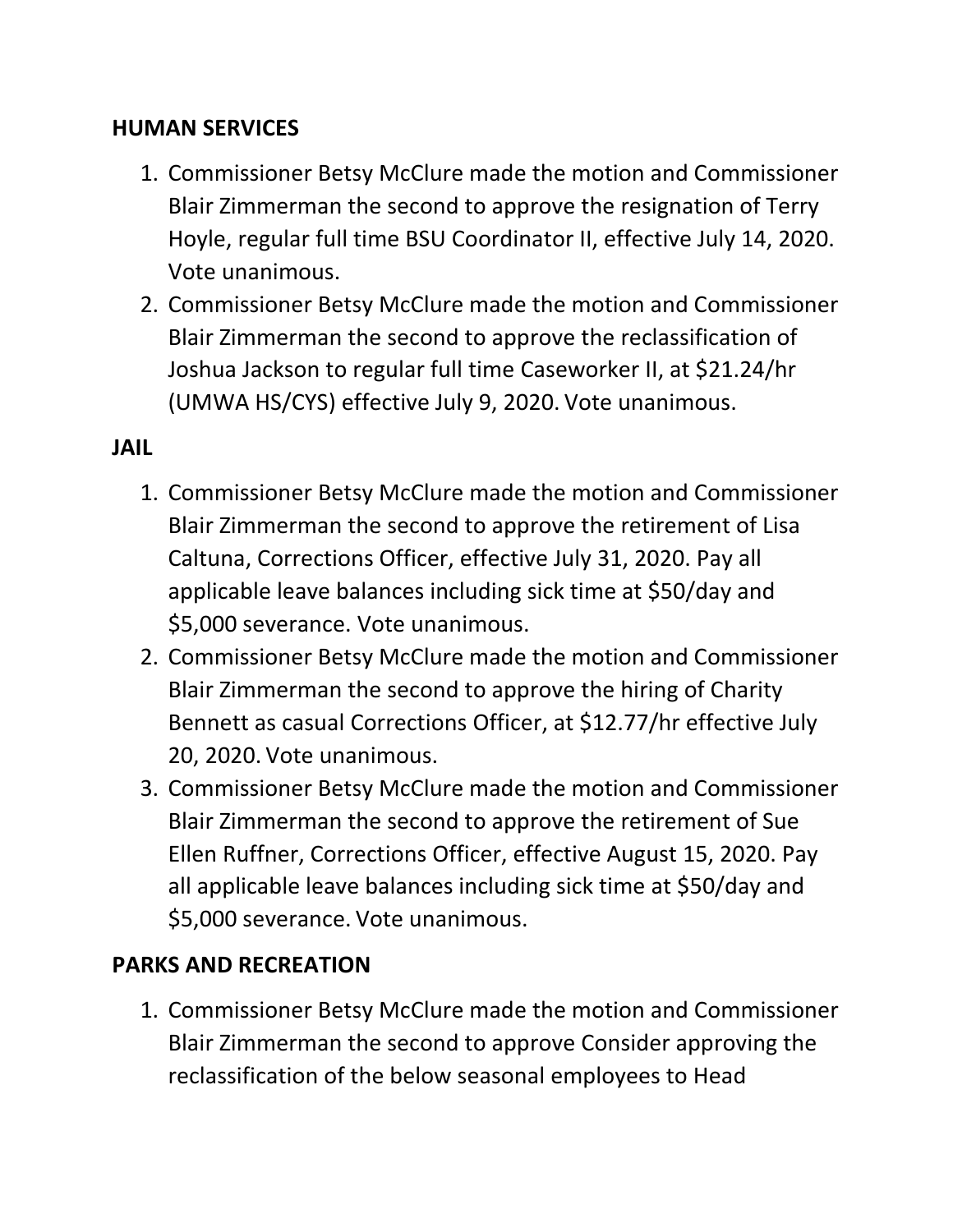Lifeguard with WSI at \$11.00/hr effective June 14, 2020: Vote unanimous.

- Hannah Kalsey
- Avery McConville
- Kaden Bennington
- MaCottie Denjen
- Skylar Braga
- Emily Mundell
- Abigail Lake

# **PROBATION**

- 1. Commissioner Betsy McClure made the motion and Sheila Rode the second to approve the transfer of Sheleena Hamilton to regular full time Juvenile Probation Officer I, at \$35,908.60/yr (UMWA COURTS) effective July 29, 2020. Vote unanimous.
- 2. Commissioner Betsy McClure made the motion and Sheila Rode the second to approve the transfer of Jennifer Rizor to regular full time Adult Probation Officer II, at \$46,191.60/yr (UMWA COURTS) effective July 29, 2020. Vote unanimous.

# **TOURISM**

1. Commissioner Betsy McClure made the motion and Commissioner Blair Zimmerman the second to approve the end of temporary pay increase for JoAnne Marshall, Tourism Director, effective July 13, 2020. Pay rate to include earned longevity and cost of living increase will be \$41,499.24/yr. Vote unanimous.

# **911**

1. Commissioner Betsy McClure made the motion and Commissioner Blair Zimmerman the second to approve the resignation of